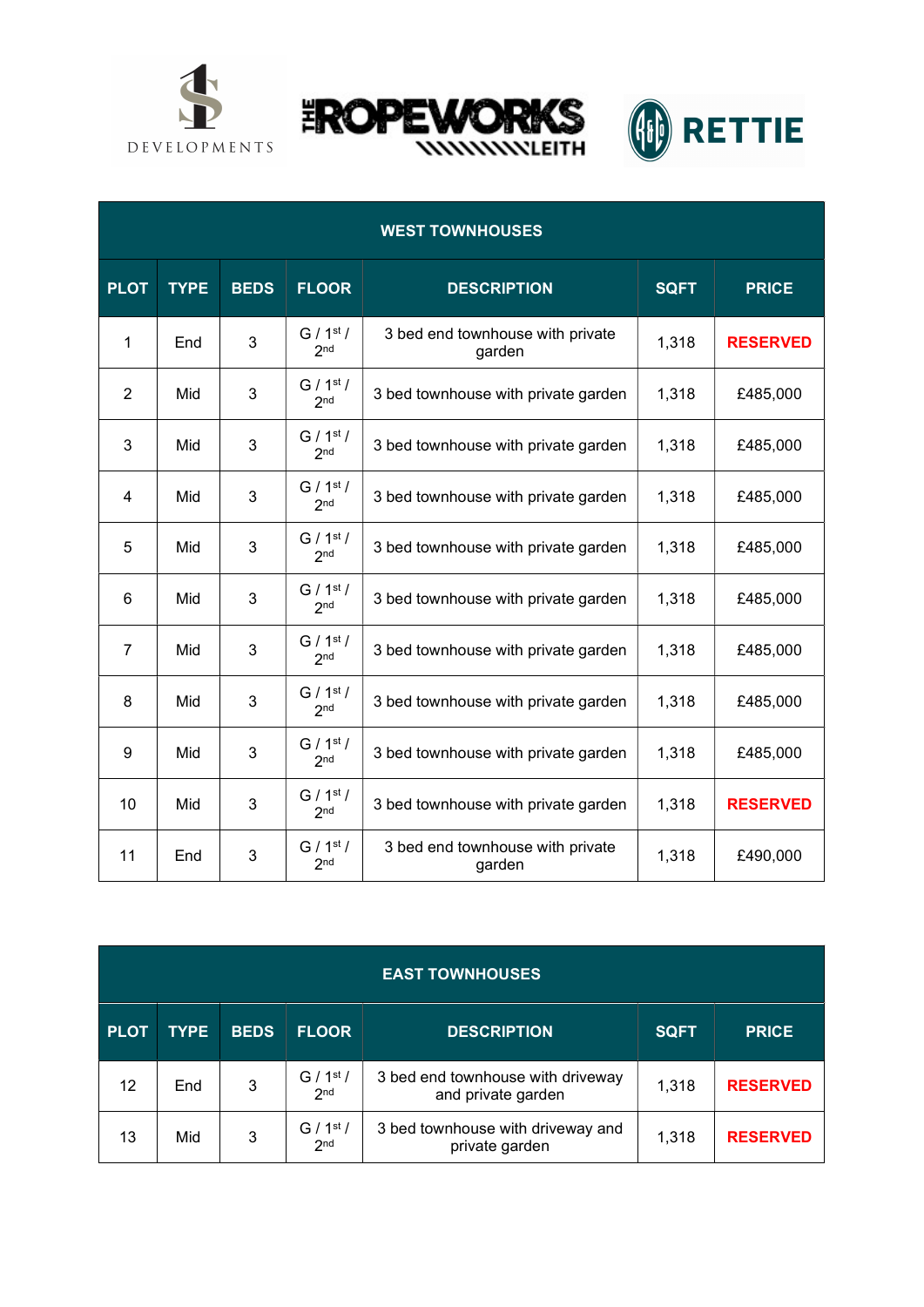





| 14 | Mid | 3 | G / 1 <sup>st</sup> /<br>2 <sub>nd</sub> | 3 bed townhouse with driveway and<br>private garden     | 1,318 | <b>RESERVED</b> |
|----|-----|---|------------------------------------------|---------------------------------------------------------|-------|-----------------|
| 15 | Mid | 3 | G / 1 <sup>st</sup> /<br>2 <sub>nd</sub> | 3 bed townhouse with driveway and<br>private garden     | 1,318 | <b>RESERVED</b> |
| 16 | Mid | 3 | G / 1 <sup>st</sup> /<br>2 <sub>nd</sub> | 3 bed townhouse with driveway and<br>private garden     | 1,318 | <b>RESERVED</b> |
| 17 | Mid | 3 | G / 1 <sup>st</sup> /<br>2 <sub>nd</sub> | 3 bed townhouse with driveway and<br>private garden     | 1,318 | <b>RESERVED</b> |
| 18 | Mid | 3 | G / 1 <sup>st</sup> /<br>2 <sub>nd</sub> | 3 bed townhouse with driveway and<br>private garden     | 1,318 | £495,000        |
| 19 | Mid | 3 | G / 1 <sup>st</sup> /<br>2 <sub>nd</sub> | 3 bed townhouse with driveway and<br>private garden     | 1,318 | £495,000        |
| 20 | Mid | 3 | $G/1^{st}/$<br>2 <sub>nd</sub>           | 3 bed townhouse with driveway and<br>private garden     | 1,318 | £495,000        |
| 21 | Mid | 3 | G / 1 <sup>st</sup> /<br>2 <sub>nd</sub> | 3 bed townhouse with driveway and<br>private garden     | 1,318 | £495,000        |
| 22 | End | 3 | G / 1 <sup>st</sup> /<br>2 <sub>nd</sub> | 3 bed end townhouse with driveway<br>and private garden | 1,318 | <b>RESERVED</b> |

| <b>WEST COLONIES</b> |                |                                   |                                            |             |                 |  |  |
|----------------------|----------------|-----------------------------------|--------------------------------------------|-------------|-----------------|--|--|
| <b>PLOT</b>          | <b>BEDS</b>    | <b>FLOOR</b>                      | <b>DESCRIPTION</b>                         | <b>SQFT</b> | <b>PRICE</b>    |  |  |
| 23                   | 1              | Ground                            | 1 bed colony with private garden           | 563         | <b>RESERVED</b> |  |  |
| 24                   | 1              | Ground                            | 1 bed colony with private garden           | 563         | <b>RESERVED</b> |  |  |
| 25                   | 1              | Ground                            | 1 bed colony with private garden           | 563         | <b>RESERVED</b> |  |  |
| 26                   | Studio         | Ground                            | Studio colony with private garden          | 390         | <b>RESERVED</b> |  |  |
| 27                   | $\overline{2}$ | 1 <sup>st</sup> / 2 <sup>nd</sup> | 2 bed duplex colony with private<br>garden | 1,089       | <b>RESERVED</b> |  |  |
| 28                   | $\mathfrak{p}$ | 1 <sup>st</sup> / 2 <sup>nd</sup> | 2 bed duplex colony with private<br>garden | 1,088       | <b>RESERVED</b> |  |  |
| 29                   | $\overline{2}$ | 1 <sup>st</sup> / 2 <sup>nd</sup> | 2 bed duplex colony with private<br>garden | 1,088       | <b>RESERVED</b> |  |  |